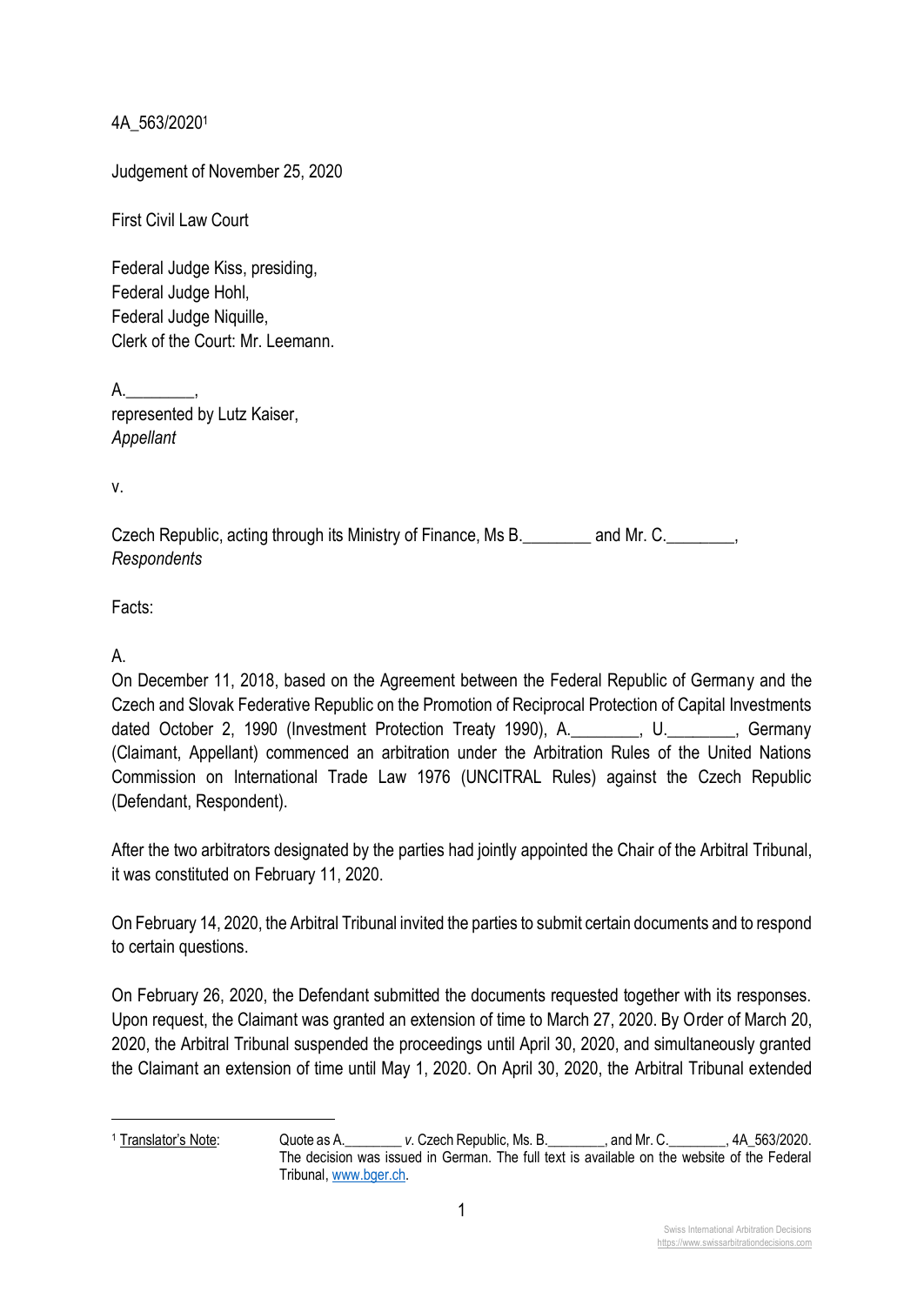the suspension of the proceedings upon the joint application of the Parties until June 11, 2020, granting the Claimant a further extension of time until June 12, 2020.

On June 5, 2020, the Claimant requested a further extension of the suspension of the proceedings in order to enter into a "structured dialogue" with the Defendant under Art. 9 of the Agreement of 5 May 2020 for the Termination of Bilateral Investment Treaties Between the Member States of the European Union (Termination Agreement 2020). The Defendant objected to the extension of the suspension for which the Claimant had applied.

By Order of June 19, 2020, the Arbitral Tribunal rejected the Claimant's procedural application for an extension of the suspension and extended the time limit for submitting documents which it had previously set to June 26, 2020.

On June 26, 2020, the Claimant submitted the documents requested and responded to the questions which had been put to it. At the same time, the Claimant requested a reconsideration of the order on suspension of the proceedings. By Order dated July 3, 2020, the Arbitral Tribunal invited the parties to pay an advance on costs of USD 125'000.00 each by August 3, 2020.

On July 14, 2020, the Arbitral Tribunal informed the parties that it would rule on the outstanding issues after the advance on costs had been received.

By Letter dated August 3, 2020, the Claimant asked the Arbitral Tribunal, *inter alia*, to initially prepare the "Terms of Engagement" prior to demanding an advance on costs.

The Defendant, for its part, notified the Arbitral Tribunal on August 4, 2020 that it would only pay its share of the advance on costs when the Claimant had complied with its obligations from a prior arbitration. The Defendant asked the Arbitral Tribunal to terminate the proceedings if the Claimant failed to pay its share of the advance on costs.

On August 10, 2020, the Arbitral Tribunal found, *inter alia*, that neither party was prepared to pay the advance on costs that had been requested. It invited the Claimant to pay the requested advance on costs by August 31, 2020; failing that, a decision to dismiss the case would be issued.

By Order dated September 7, 2020, the Arbitral Tribunal set a final grace period for payment of the advance on costs to run until September 14, 2020.

By Submission dated September 11, 2020, the Claimant reiterated its position as expressed in its letter of August 3, 2020. In addition, the Claimant stated that it would only pay the advance on costs after the Arbitral Tribunal had ruled that it had jurisdiction, notwithstanding the Termination Agreement 2020. After the requested advance on costs went unpaid even during the grace period set by the Arbitral Tribunal, the Arbitral Tribunal ruled by Award of September 18, 2020, that the "place of arbitration shall be Zurich, Switzerland", and dismissed the request for arbitration ("the proceedings are terminated without prejudice").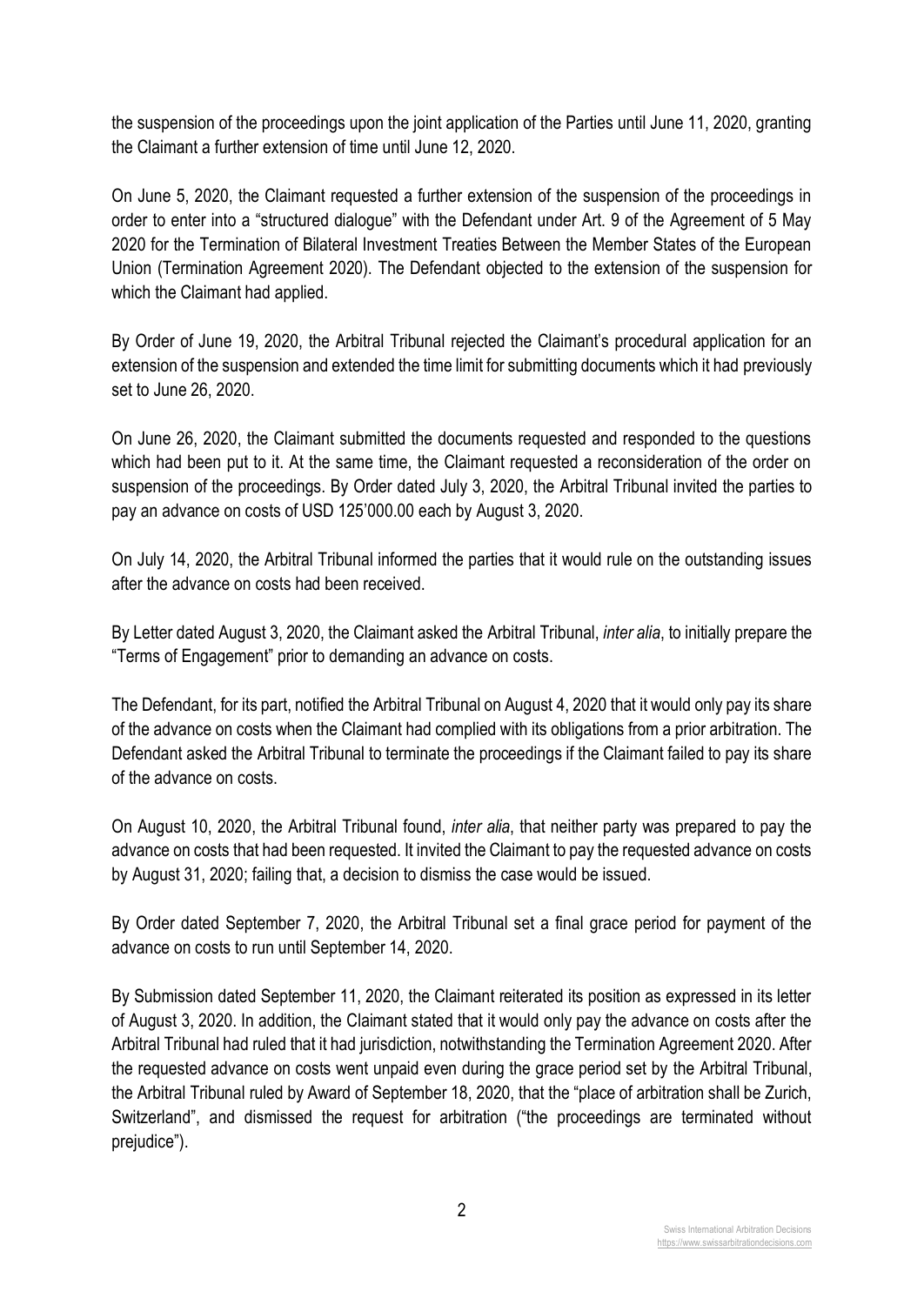### B.

By civil law appeal, the Claimant has requested the Federal Tribunal to set aside the decision of the Arbitral Tribunal with its seat in Zurich dated September 18, 2020, and to remand the matter for readjudication. In addition, it has requested the grant of free legal aid for the appellate proceedings before the Federal Tribunal.

The Federal Tribunal has not requested the submission of any comments.

### Reasons:

## 1.

According to Art. 54(1) BGG<sup>2</sup> the Federal Tribunal issues its decisions in an official language<sup>3</sup>, as a rule in the language of the decision under appeal. When that decision is in another language, the Federal Tribunal resorts to the official language chosen by the parties. The challenged arbitral award was rendered in the English language. Because English is not one of the official languages of this Court, the Decision of the Federal Tribunal is being issued in the language of the Appeal, in line with the Court's practice (BGE [142 III 521](http://www.swissarbitrationdecisions.com/federal-tribunal-upholds-independence-members-cms-network) at 1).

## 2.

In the field of international arbitration, a civil law appeal is possible under the requirements of Art. 190- 192 PILA<sup>4</sup> (SR 291) Art. 77(1)(a) BGG.

2.1. The seat of the Arbitral Tribunal in the present case is located in Zurich. The challenged dismissal ruling by which the Arbitral Tribunal terminated the proceedings constituted a final decision which may be challenged by appeal under Art. 190(2) PILA. A civil law appeal within the meaning of Art. 77(1) BGG is, in principle, of a purely cassatory nature, *i.e*. it may only seek the setting aside of the decision under challenge (see Art. 77(2) BGG, ruling out the applicability of Art. 107(2) BGG insofar as this empowers the Federal Tribunal to adjudicate the matter itself). To the extent that the dispute concerns the jurisdiction or the composition of the arbitral tribunal, however, there is an exception: the Federal Tribunal itself may rule on the arbitral tribunal's jurisdiction or lack thereof or on the removal of the arbitrator involved (BGE [136 III 605](http://www.swissarbitrationdecisions.com/independence-and-impartiality-of-a-party-appointed-arbitrator-in) at 3.3.4 p. 616 with references). The Federal Tribunal may also remand the matter to the arbitral tribunal (Judgements 4A\_124/2020 of November 13, 2020 at 2.1; 4A\_418/2019 of May 18, 2020, at 2.3; 4A\_294/2019 of November 13, 2019, at 2.2).

Accordingly, the application by the Appellant is admissible. Subject to submission of legally sufficient substantiation (Art. 77(3) BGG), it is proper for the Federal Tribunal to deal with the appeal.

2.2. Only the grievances listed in Art. 190(2) PILA are admissible (BGE [134 III 186](http://www.swissarbitrationdecisions.com/right-to-be-heard-equality-between-the-parties) at 5 p. 187; 128 III 50 at 1a p. 53; 127 III 279 at 1a p. 282). Pursuant to Art. 77(3) BGG, the Federal Tribunal reviews only

<sup>4</sup> Translator's Note: PILA is the most frequently used English abbreviation for the Federal Statute on International Private Law of December 18, 1987.

> Swiss International Arbitration Decisions [https://www.swissarbitrationdecisions.com](https://www.swissarbitrationdecisions.com/)

<sup>2</sup> Translator's Note: BGG is the most commonly used German abbreviation for the Federal law of June 6, 2005 organizing the Federal Tribunal (RS 173.110).

<sup>&</sup>lt;sup>3</sup> Translator's Note: The official languages of Switzerland are German, French, and Italian.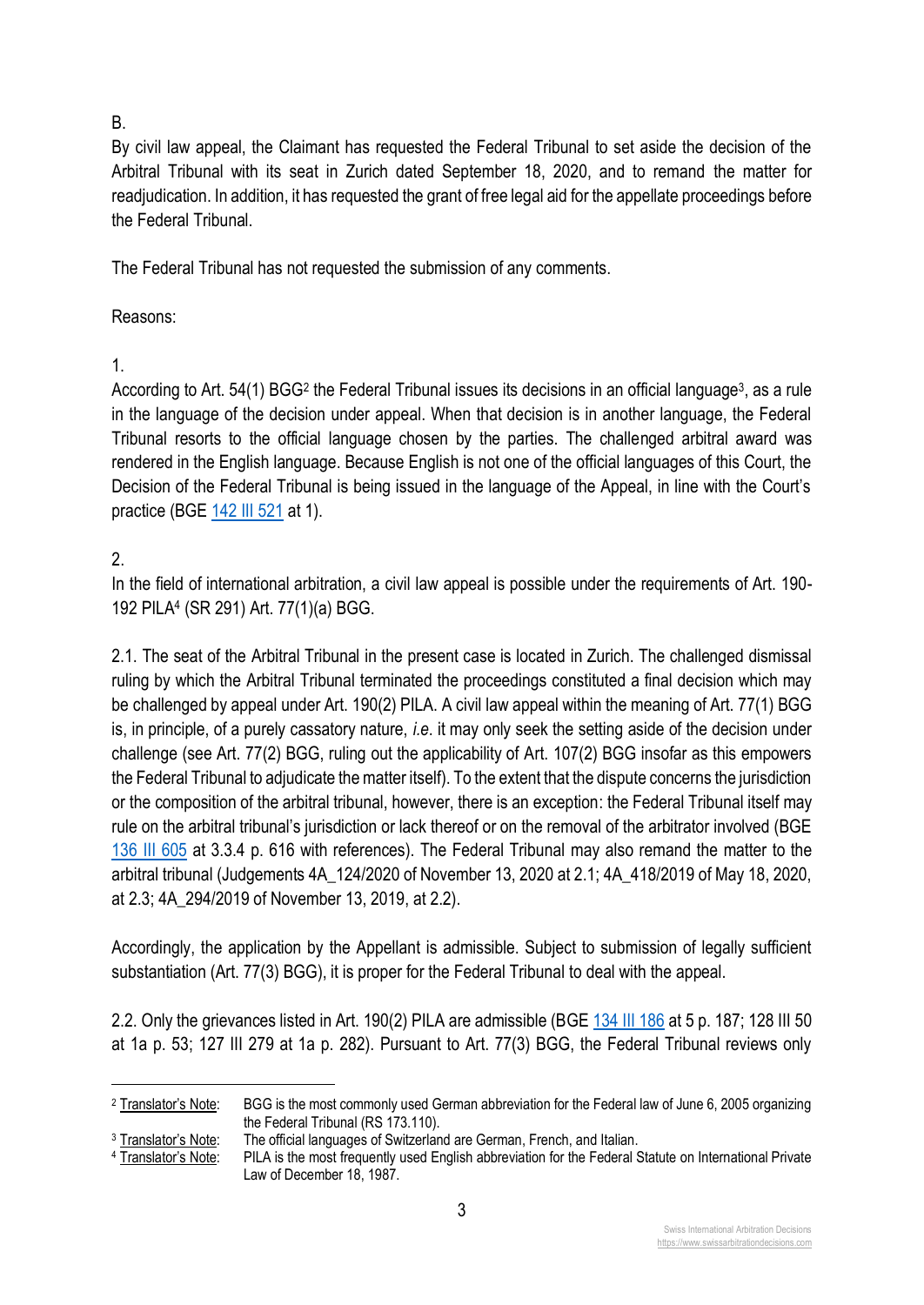grievances raised and reasoned in the Appeal Brief; this corresponds to the duty to provide reasons in Art. 106 (2) BGG for the violation of constitutional rights and of cantonal and inter-cantonal law (BGE 134 [III 186](http://www.swissarbitrationdecisions.com/right-to-be-heard-equality-between-the-parties) at 5 p. 187 with references). Criticism of an appellate nature is not admissible (BGE [134 III 565](http://www.swissarbitrationdecisions.com/extension-of-arbitration-clause-to-non-signatories-case-of-a-gua) at 3.1 p. 567; 119 II 380 at 3b p. 382).

2.3. The Appellant raises as a grievance the violation of public policy (Art. 190(2)(e) PILA) but asserts, as its sole justification for this grievance, that the challenged Award leads "to a result, specifically termination of the proceedings without structured dialogue", which, it argues, is irreconcilable with "material principles of international law". In saying this, it fails to indicate which fundamental legal principles these are (as to the concept of public policy: BGE [144 III 120](https://www.swissarbitrationdecisions.com/atf-4a-260-2017) at 5.1; [138 III 322](http://www.swissarbitrationdecisions.com/landmark-decision-of-the-swiss-supreme-court-international-arbit) at.4.1; Judgement 4A\_248/2019 of August 25, 2020, at 9.1, intended for publication). These submissions are devoid of substance.

#### 3.

The Appellant raises the grievance of a violation of Art. 190(2)(b) PILA.

3.1. Pursuant to Art. 190(2)(b) PILA, the Federal Tribunal freely reviews jurisdictional objections as to legal objections, including to preliminary substantive issues upon which the determination of jurisdiction depends (BGE [146 III](https://www.swissarbitrationdecisions.com/atf-4a-306-2019) 142 at 3.4.1 p. 148; [144 III 559](http://www.swissarbitrationdecisions.com/atf-4a-396-2017-2) at 4.1; [142 III 239](http://www.swissarbitrationdecisions.com/unsigned-arbitration-clause-upheld) at 3.1). By contrast, it will review findings of fact of the challenged Arbitral Award also in the context of a jurisdictional objection only when some admissible grievances within the meaning of Art. 190(2) PILA are raised against such factual findings or when some new evidence (Art. 99 BGG) is, exceptionally, taken into account (BGE [144 III](http://www.swissarbitrationdecisions.com/atf-4a-396-2017-2)  [559](http://www.swissarbitrationdecisions.com/atf-4a-396-2017-2) at 4.1 S.563; 142 III 220 at 3.1, 239 at 3.1[; 140 III 477](http://www.swissarbitrationdecisions.com/arbitration-clause-not-rescinded-subsequent-) at 3.1[; 138 III 29](http://www.swissarbitrationdecisions.com/jurisdiction-of-the-cas-upheld-a-pathological-clause-has-to-be-s) at 2.2.1; each with references).

3.2. The Appellant submits that the Arbitral Tribunal failed to consider that under Art. 2 of the Termination Agreement 2020, the Member States of the European Union agreed to terminate all investment protection treaties made between its Member States. Thus, the Appellant argues, the parties' arbitration is no longer covered by the Investment Protection Treaty 1990. However, under the transitional provision of Art. 8 of the Termination Agreement 2020 covering pending arbitrations, a "structured dialogue" should be conducted between the Parties pursuant to Art. 9. The Appellant argues that because this legal requirement was already governing the termination of investment protection treaties at the time the arbitral Award was issued, "the only way in which the Tribunal could have acted in a manner which was not subject to legal error would have been by suspending the proceedings and referring the Parties to the dialogue procedure". The Appellant argues that the Arbitral Tribunal lacks jurisdiction to end that procedure.

3.3. The grievance is manifestly unfounded. The Arbitral Tribunal did not find that it had or lacked jurisdiction (cf. Art. 190(2)(b) PILA), but rather it terminated the proceedings "without prejudice" after the advance on costs it had requested had gone unpaid. In the challenged decision, it expressly noted, referring to Art. 9 of the Termination Agreement 2020, that although the question of the validity of the arbitration agreement and consequently the jurisdiction of the Arbitral Tribunal was a valid one, it would nevertheless not be able to rule on this question without first having received the advance on costs. Thus, the objection that the Arbitral Tribunal appointed in this case lacked jurisdiction misses the mark. If the Appellant means by its remarks to criticise the way in which the Arbitral Tribunal conducted the